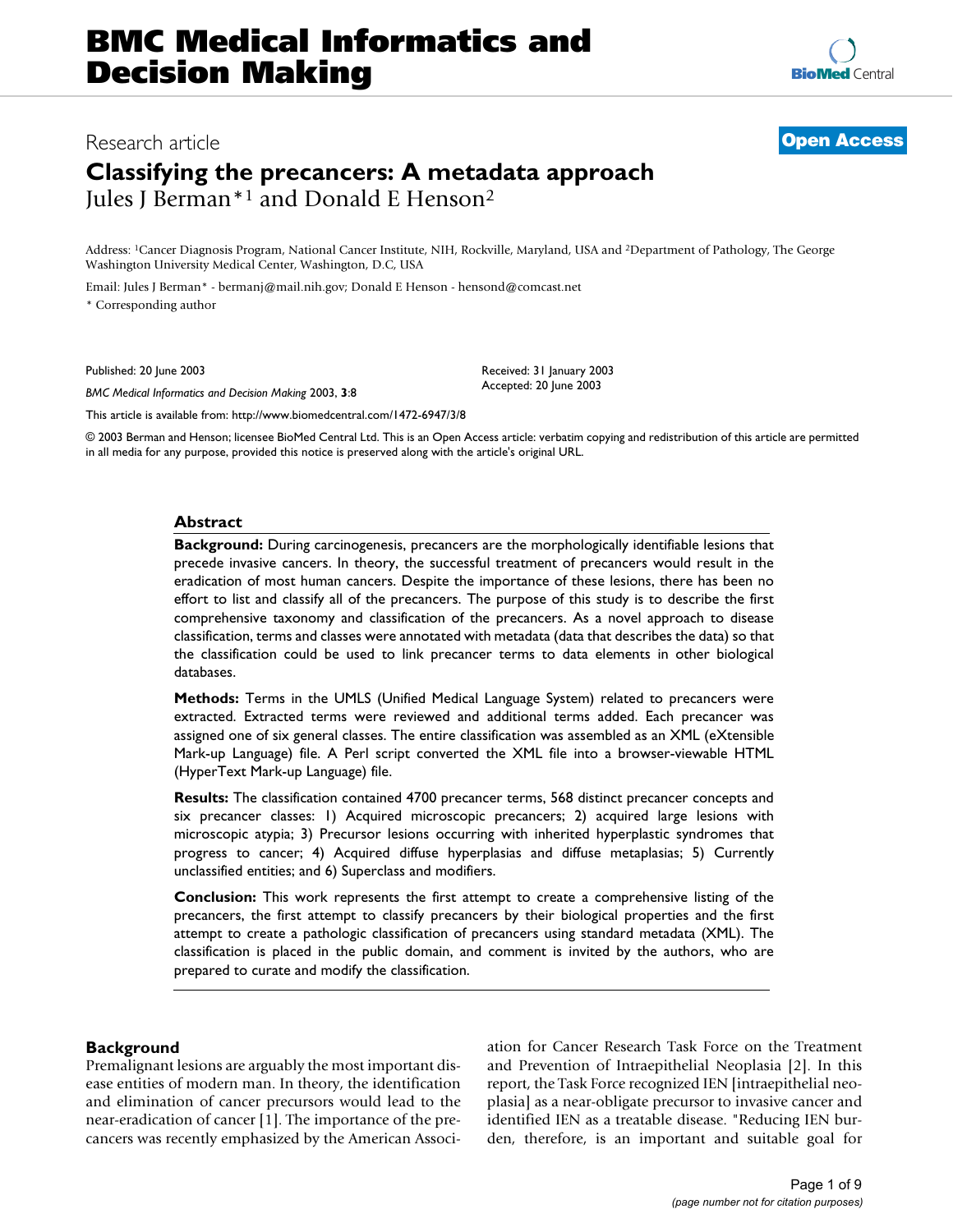medical (noninvasive) intervention to reduce invasive cancer risk and to reduce surgical morbidity. Achieving the prevention and regression of IEN confers and constitutes benefit to subjects and, in the opinion of this Task Force, demonstrates effectiveness of a new treatment agent."

In February, 2001, the NCI sponsored a workshop on precancer classification [3]. The task force concluded that "there has been a lack of uniform terminology for the precancerous and noninvasive lesions."and recommended that, "because of the consistent lack of a common diagnostic terminology, which is a major impediment to classification, agreement on the terminology and criteria for the precancerous lesions in all major sites should be sought."

#### *Clinical Importance of a Precancer Classification*

The best medical discoveries are generalizable. For example, if antibiotics were only effective on a single bacteria, Alexander Fleming's chance discovery would have had limited medical value. Bacteria have common biological properties (e.g. a cell wall, small size, etc.) that make them different from flowers, insects and people. Knowledge of the general properties of bacteria can inspire therapeutic strategies that extend its value to all the members of its class. Bacteriologists learn the names of all the different bacteria and group the different bacteria based on shared properties. Bacteriologists use their knowledge of bacterial classes to develop new antibiotics and new therapeutic strategies.

Classification efforts typically begin by listing all the members of the classification domain (i.e. creating a taxonomy). Until now, there has been no effort to list the precancers and or to associate precancer terms with their synonyms. Any given precancer may have been studied by different researchers using different terms for the same lesion. Absent a definitive terminology, distinct lesions may have been studied under the same name. The absence of a comprehensive precancer terminology severely limits the clinical value of research that includes precancer specimens.

Until now, there has been no effort to group the precancers by shared clinical, morphologic or biomolecular features. If an agent were discovered that induced regression of a particular precancer, there would be no organized precancer classification prompting anyone to select biologically related lesions likely to respond to the same agent.

It is the opinion of the authors that precancers should have a biological classification. Database annotations using the precancer classification will provide a mechanism whereby each precancer, its' related precancerous lesions, and the cancers known to develop from these lesions, can be linked with relevant data contained in biological data sets (e.g. gene expression arrays and proteomics arrays, tissue microarrays, pathology data sets).

#### *Informatics Aspects of Classification*

Modern classifications serve as informatics devices capable of linking, integrating and retrieving information contained in diverse biological data sets. Creators of biomedical databases use terminologies to annotate individual data elements. Data annotation involves appending descriptive information to experimental data with the intention of creating an encapsulated data object that can be intelligently connected to related data in other databases. Annotations are a critical part of the data, because the annotations assist in the discovery of the biological relevance of the data element. Lesions annotated with terminology from the same classification can be linked, even when they occur in heterogeneous data sets.

In the last several years, a new type of data annotation model has emerged that will greatly enhance the research value of publicly available datasets. This model is the selfdescribing data collection. In this model, all of the data fields are tagged by metadata. Metadata is data that describes the data elements. XML (Extensible Mark-up Language) is the most popular format for metadata annotation [4]. The precancer classification is embodied in an XML file. The data elements of the classification are instances of the precancer domain and the properties of the domain instances. Examples of precancer data elements are values such as "DCIS" and "Actinic keratosis" and "000932" and "ENG". The metadata are the flanking tags such as <concept>, <synonym>, <cui>, and <language>. The Precancer XML file itself is annotated with sufficient information that anyone opening the file can fully understand the file contents.

Now and in the future, researchers will need to organize their data in a way that permits thoughtful analysis. Laboratories will be producing terabytes of data, in the form of images, tissue micoarrays, gene expression arrays and proteomic arrays. None of this data will have any value unless it is described in a standard manner that computers can understand. Classifications exist to organize the instances of a domain so that information assembled from databases can be generalized or related to defined taxonomic groups.

# *Definition of Precancer and Common Terms in Use*

During carcinogenesis, morphologically identifiable lesions occur that precede the development of invasive cancer. These lesions are called precancers, premalignancies, preneoplastic lesions, incipient cancers,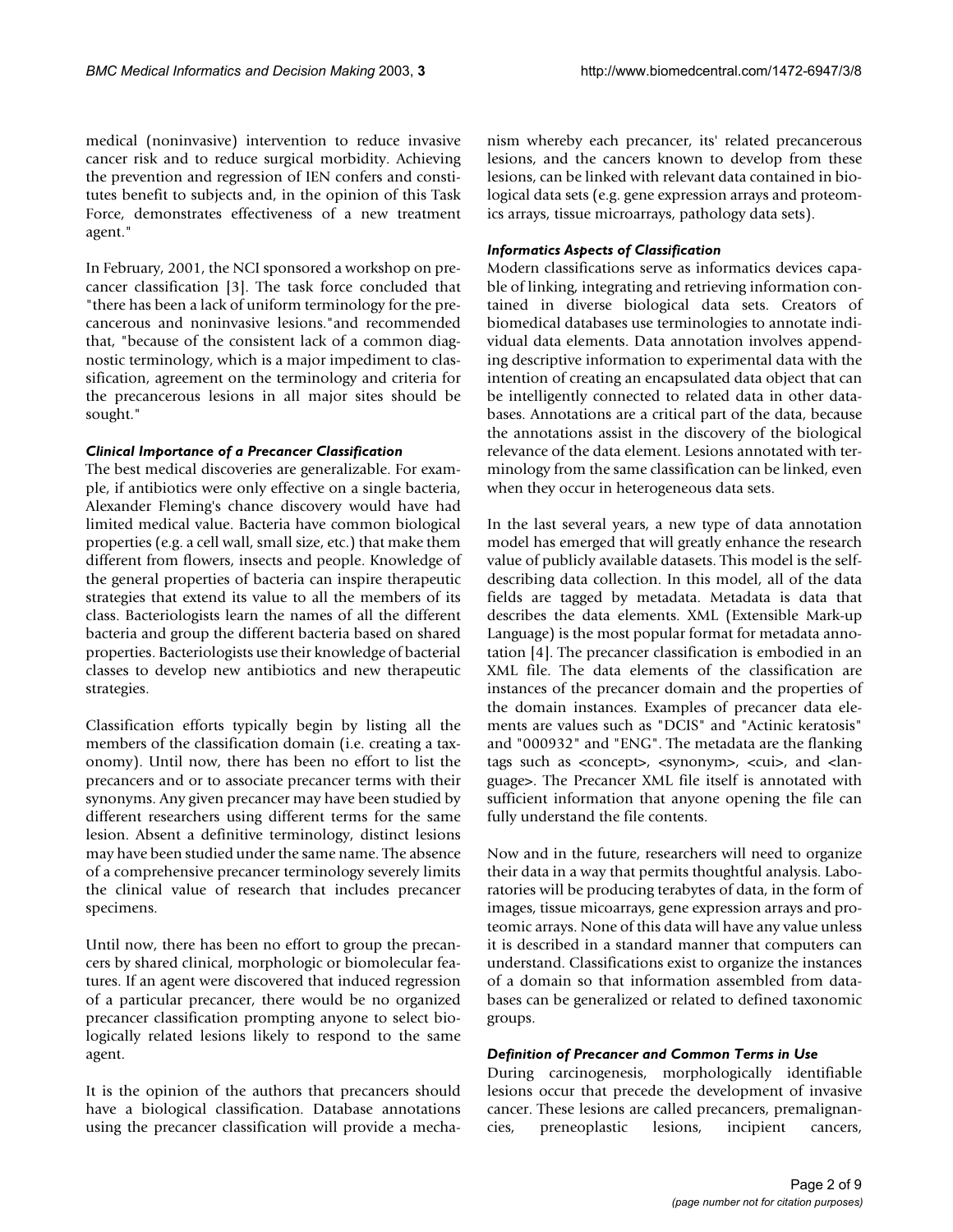intraepithelial neoplasias, and preinvasive cancers. The plethora of terms reflects the difficulty of choosing a "best" canonical class term for the precancerous lesions. Currently, the term "intraepithelial neoplasia" seems to enjoy wide usage among the community of pathologists, but this term has limitations:

1. Not all epithelial precancers are intraepithelial. Most of the mucosal dysplasias have a well-defined territory bounded by the junction between the epithelium and the underlying stroma. But not all premalignant epithelial lesions can be identified by the presence of atypical cell populations delimited by a basement membrane. Dysplastic lesions of the liver, kidney, thyroid and adrenal are not delimited by a basement membrane [1].

2. Not all precancers are epithelial [1]. Intratubular germ cell neoplasms of testis, myelodysplasias, and non-autonomous lymphomas are examples of non-epithelial precancers.

3. Not all intraepithelial neoplasms are precancers. Neoplasms that are intraepithelial but that are not precancers include: seborrheic keratoses, intraepidermal nevi, common warts and most so-called benign epithelial tumors.

Likewise, the term pre-invasive cancer raises an existential question. Use of the term "pre-invasive cancer" implies that precancers have attained the biological properties of a cancer. This assumption may not be true. Precancers may lack constitutive properties of cancer or may have certain attributes that are absent in cancers. At this point, there is insufficient knowledge to conclude that precancers are types of cancer. In this article, the authors use the term precancers because this term conveys only the defining features: occurrence prior to cancers, and existence as an identifiable lesion.

When considering all the possible classes of precancers, it is worth noting that:

1. Not all precancers are neoplastic. A diffusely hyperplastic lesion with no known neoplastic properties, but with a frequent association with cancer arising from the hyperplastic tissue, would be considered a precancer. Examples include diffuse atypical endometrial hyperplasia, AIDSassociated lymphoid hyperplasia, helicobacter-associated gastric MALT hyperplasia, diffuse gastric intestinal metaplasia, etc.

2. Precancers need not progress to cancer and often have a high rate of regression [5,6]. The low-risk of progression to cancer suggests a strategy for treatment based on enhancing the intrinsic regression rate of precancers [6]. However, when a precancer progresses, cancer is the obligate outcome (i.e. precancers never progress into types of lesions other than cancer). This biological property allows us to infer that agents that induce precancers are carcinogens.

3. The different kinds of precancers may vary in every biologic feature except those specified in their definition (identifiable lesions that precede the development of cancer). Since precancers, by definition, are the morphologic lesions that precede cancers, one can expect precancers to occur in a somewhat younger population than the population of people who have cancers. Using the same line of reasoning, one can expect agents (chemical or biological) that induce precancers to also induce cancers.

# *The biological diversity of precancers*

When the different precancers are listed, it becomes apparent that they fall into very different biological classes. Consider the following three lesions, all of which are usually considered to be precancers:

1. Squamous dysplasia of the uterine cervix. Squamous dysplasias are microscopic foci of atypical squamous cells. They are not tumors in the sense that they do not present as a growing mass. In the cervix, they are almost always associated with a viral etiology.

2. Tubular adenoma of colon. Tubular adenomas are benign tumors that can measure several centimeters in diameter. Nuclear atypia can be minimal or marked.

3. Barrett's esophagus. This is a glandular metaplasia occurring in the esophageal mucosa caused by local chronic inflammation. These lesions typically show no nuclear atypia. They are associated with an increased risk of adenocarcinoma of the esophagus.

What do these lesions have in common? They are identifiable lesions that can precede the development of cancer. Other than that, they would seem to have very few features in common. The diversity of biological types of precancers calls for the creation of a precancer classification.

# *Creating the Precancer Classification*

A classification is a hierarchy of taxa (informative features that characterize an entity and distinguish it from other entities) and a set of generalizable features that apply to groups of taxa. For instance, if "chair" is classified under "furniture," then we can expect that all of the generalizations that we can form on the topic of furniture will apply to chairs. This is actually a remarkable concept as it allows us to apply general knowledge to specific items. Even if I know nothing about chairs, knowing that a chair is a type of furniture allows me to infer many things about chairs based on my general knowledge of furniture. If furniture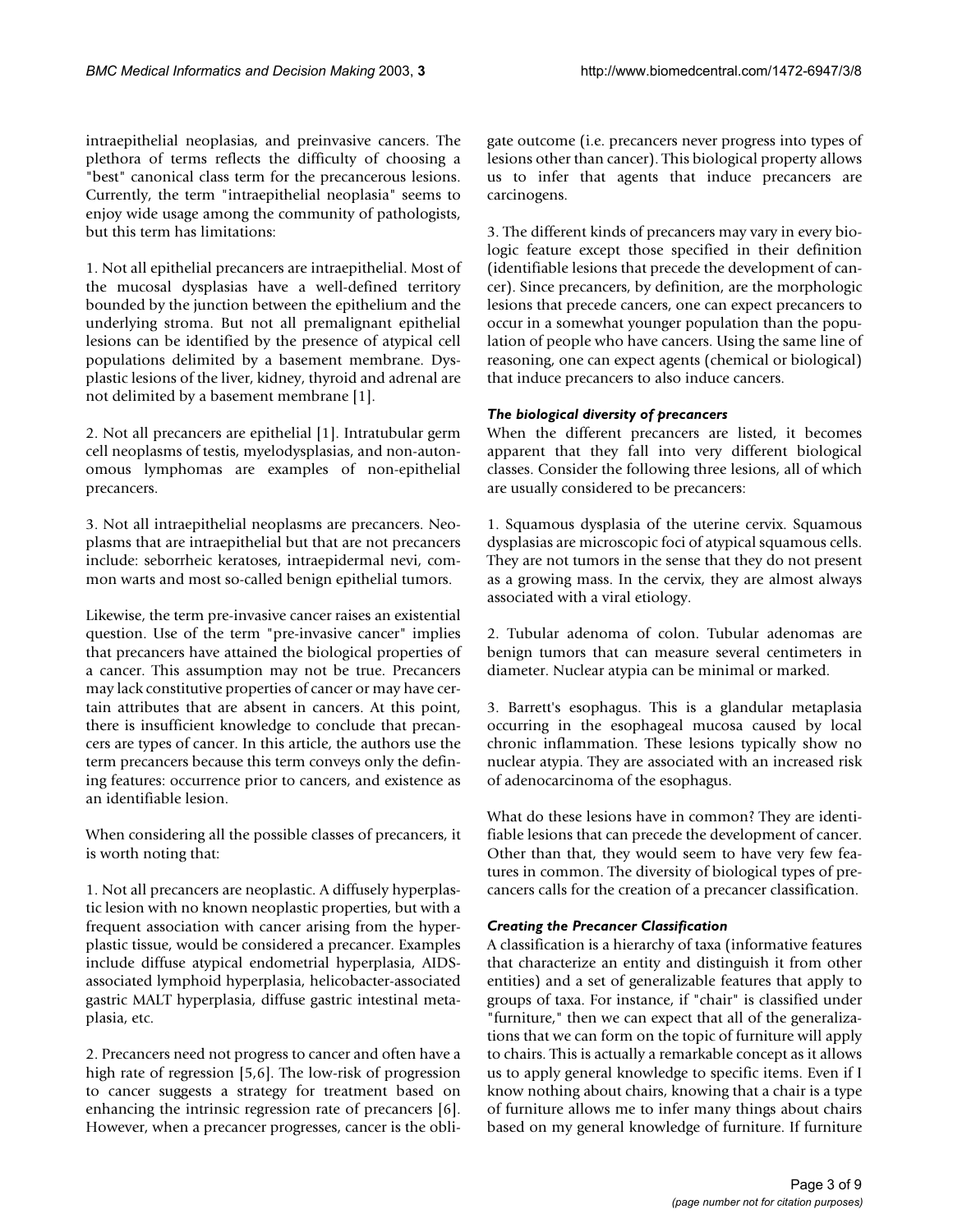is something that belongs in a house, then a chair belongs in a house.

The task of classification usually begins by listing every member of a domain (in this case, every precancer) and then choosing groups that carry the greatest number of informative biological generalizations to every member of the group. The list of every member of a domain is called a taxonomy. A classification is a grouped taxonomy [7].

The process of classifying lesions is different from the process of identifying lesions. Identification involves assigning a name [from an existing classification] to a lesion. The distinction between classification and identification is of great importance, because classification schemes, unlike identification schemes, have properties that can be of immense importance in medical research [7].

1. A classification contains every instance in its domain, and every instance has a single and unique slot in the classification. This facilitates the design of experiments that include every instance of related lesions.

2. Good classifications contain classes carefully selected to have the maximally informative set of generalizable features common to all the class instances. Having a classification allows us to compare two different instances based on the inherited properities of their classes.

3. Classifications support annotation using the elements of the classification (classes and instances) as keys. Database annotation can be used to improve the classification system.

Classifications are also different from ontologies. Ontologies create logical rules between specified members of a group [8]. Ontologies are expected to have "competence", the ability to respond to queries that draw from the formal relationships among group members. A classification approach was chosen, because the two primary goals of this effort were to create a comprehensive listing of precancer terms and to provide a broad hierarchy for precancer concepts. Establishing a set of logical rules for the precancers is, at this time, not feasible.

# *What precancer classification is currently available?*

ICD-O (International Classification of Diseases – Oncology) lists virtually no precancerous lesions [9]. The ICD-O is used by cancer registrars to annotate, in a uniform way, cases of treated malignancies. With a few exceptions (such as ductal carcinoma in situ of breast) the cancer registries do not collect information on precancers. The National Cancer Institute's Surveillance, Epidemiology and End Results (SEER) and the Centers for Disease Control and Prevention use data collected by the cancer registries to compile national statistics on the incidence of cancer. The most comprehensive summary of the clinical and pathologic features of precancers is found in "Pathology of Incipient Neoplasia", edited by Henson and Albores-Saavedra [10]. None of these sources provides a classification of the precancers.

#### *Precancer Classification*

The following six classes were used: 1) Acquired microscopic precancers; 2) acquired large lesions with microscopic atypia; 3) Precursor lesions occurring with inherited hyperplastic syndromes that progress to cancer; 4) Acquired diffuse hyperplasias and diffuse metaplasias; 5) Currently unclassified entities; and 6) Superclass and modifiers.

#### *1. Acquired microscopic precancers*

These are the lesions that most people think of when they hear the term precancer. All of the so-called intraepithelial neoplasias fall into this category. Most examples of the microscopic precancers occur commonly (actinic keratosis, cervical dysplasia). They tend to be multifocal. They tend to be non-inherited lesions, often with an identifiable causation (e.g. sunlight, human papillomavirus infection). They seldom occur in children. Exceptions are inherited diseases that heighten sensitivity to a causal agent, such as the early appearance of actinic keratoses in children with Xeroderma Pigmentosum. Morphologically, they tend to have a high degree of nuclear atypia. The microscopic epithelial precancers grow by a subtle replacement of the normal mucosa, without producing a mass, despite many replicative cycles of growth. They progress to invasive cancer while still relatively small. The term dysplasia is often applied to these lesions. Dysplasia, in the context of precancer, is somatically inherited nuclear atypia. Cytologists use the morphologic features of dysplasia to identify precancer cells. Class 1 precancers often have an identifiable non-dysplastic stage that precedes the appearance of nuclear atypia (e.g. squamous metaplasia of bronchus, Barrett's esophagus without atypia, junctional nevus, intestinal metaplasia of stomach)

#### *2. Acquired large lesions with morphologic atypia*

These lesions tend to have a uniform appearance throughout most of their long existence, even from the smallest size (i.e. they have a long, stable growth phase). They tend not to have precursor lesions from identifiable microscopic precancers (e.g. class 2 lesions do not seem to arise from class 1 lesions). Their chance of becoming malignant usually increases as the size of the lesion increases. When they become malignant, there is usually a morphologically apparent focus from within the large lesion that has crowding, irregular growth pattern and marked cellular atypia that is strikingly different from the surrounding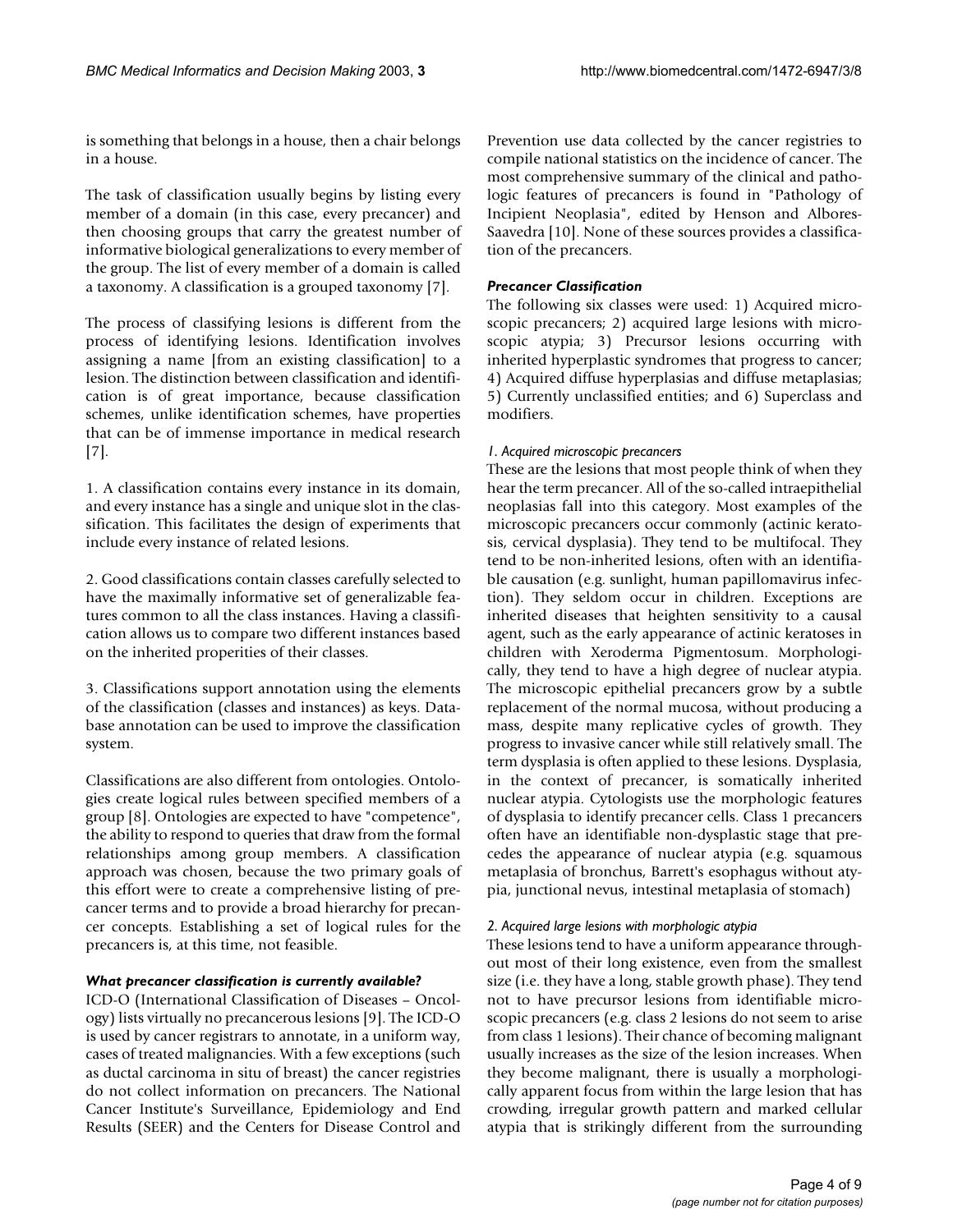cells. This focus enlarges, shows frank invasion, and is the presumed origin of the cancer that develops from the precancer. These lesions tend not to regress spontaneously. They tend to be long-lived and do not progress to cancer without first growing to a large size. These lesions are often multiple but do not occur in large numbers (hundreds) unless there is a germline mutation. Prototypical acquired large precancers are colon adenoma and myelodysplasia

# *3. Precursor lesions occurring with inherited hyperplastic syndromes that often progress to cancer*

These lesions tend to occur very rarely in the general population, but may occur with a high probability (sometimes 100%) in patients carrying the germline mutation. The prototypical lesions are the Ret-gene disorders. Mutations in the RET gene are associated with the disorders multiple endocrine neoplasia, type IIA (MEN2A), multiple endocrine neoplasia, type IIB (MEN2B), and hereditary medullary thyroid carcinoma.

Lesions in this general category tend to have a single gene mutation that may be the only lesion found in the precursor lesions. The precuror lesions tend to have the morphology of simple hyperplasias, without much nuclear atypia. Precursor lesions tend to be multiple, sometimes occurring in the hundreds, and bilateral in paired organs. These lesions tend to occur in a much younger population than the acquired precancers. The resulting cancers can also occur at a relatively young age.

#### *4. Acquired diffuse hyperplasias and diffuse metaplasias*

With few exceptions, acquired small focal metaplasias and hyperplasias have a very low chance of progression to cancer, and have been excluded from the classification schema because they rarely result in cancer without first growing into diffuse lesions (the class 4 lesions) or acquiring nuclear atypia (class 1 lesions).

Diffuse metaplastic lesions commonly precede cancers. It is presumed that all bronchogenic squamous dysplasia arises from squamous metaplasia. The normal bronchus simply does not have any squamous cells. The squamous cells in bronchial squamous dysplasia must have originated from a metaplastic focus for directly from nonsquamous bronchial cells that differentiated directly to a dysplastic squamous phenotype.

The prototypical lesions are the diffuse Barrett's esophagus, diffuse intestinal metaplasia of stomach, and diffuse endometrial hyperplasia. These lesions tend to have chronic identifiable causes (e.g. gastroesophageal reflux disease, post lye ingestion esophagus, chronic gastritis, long-term tamoxifen therapy), and tend not to regress so long as the causation persists. Small foci of dysplastic precancers (Class 1) may arise from the diffuse hyperplasias and metaplasias.

This class of precursor may include the so-called regressing cancers, such as helicobacter-associated maltomas and AIDS-associated Kaposi's sarcoma that can grow as multiple tumors, all of which can quickly regress when the causative agent is withdrawn (e.g. after antibiotic treatment for Helicobacter or after normal immune status is restored after withdrawal of cyclosporine in transplant recipients). This class may also include secondary aplastic anemia (e.g. benzene toxicity), where the marrow is repopulated by an emerging population of hyperplastic cells that carry a a heightened risk of progressing to acute leukemia.

#### *5. Currently unclassified entities*

Most precancers will fall into one of the first four described classes. However, classifications may contain a subset of cases that defy facile classification. For example, the platypus has challenged animal classifiers. Aristotle had no trouble recognizing that dolphins were mammals, but it took the scientific community two millennia to agree.

We have created an "unclassified" category of precancers for the current draft classification

#### *6. Superclass and modifiers*

A superclass is created to contain general precancer terms (e.g. precancer, dysplasia)

#### **Methods**

The National Library of Medicine's UMLS (Unified Medical Language System) is a set of tools that facilitate the use of medical terminologies and the semantic relationships between terms and vocabularies. The UMLS Metathesaurus is one of three knowledge sources within the UMLS and contains concepts and terms from about 100 different medical vocabularies. The primary UMLS metathesaurus file used in the construction of the precancer terminology is MRCON. The 2003 MRCON file is over 150 Mbytes in length and contains over two million different terms belonging to nearly a million different concepts. MRCON and the entire UMLS metathesaurus are available at no cost from the National Libary of Medicine at:

#### http://www.nlm.nih.gov/research/umls/

An example of some records from the MRCON file is shown:

C0004763|ENG|P|L0004763|VO|S1397347|Barretts Esophagus|0|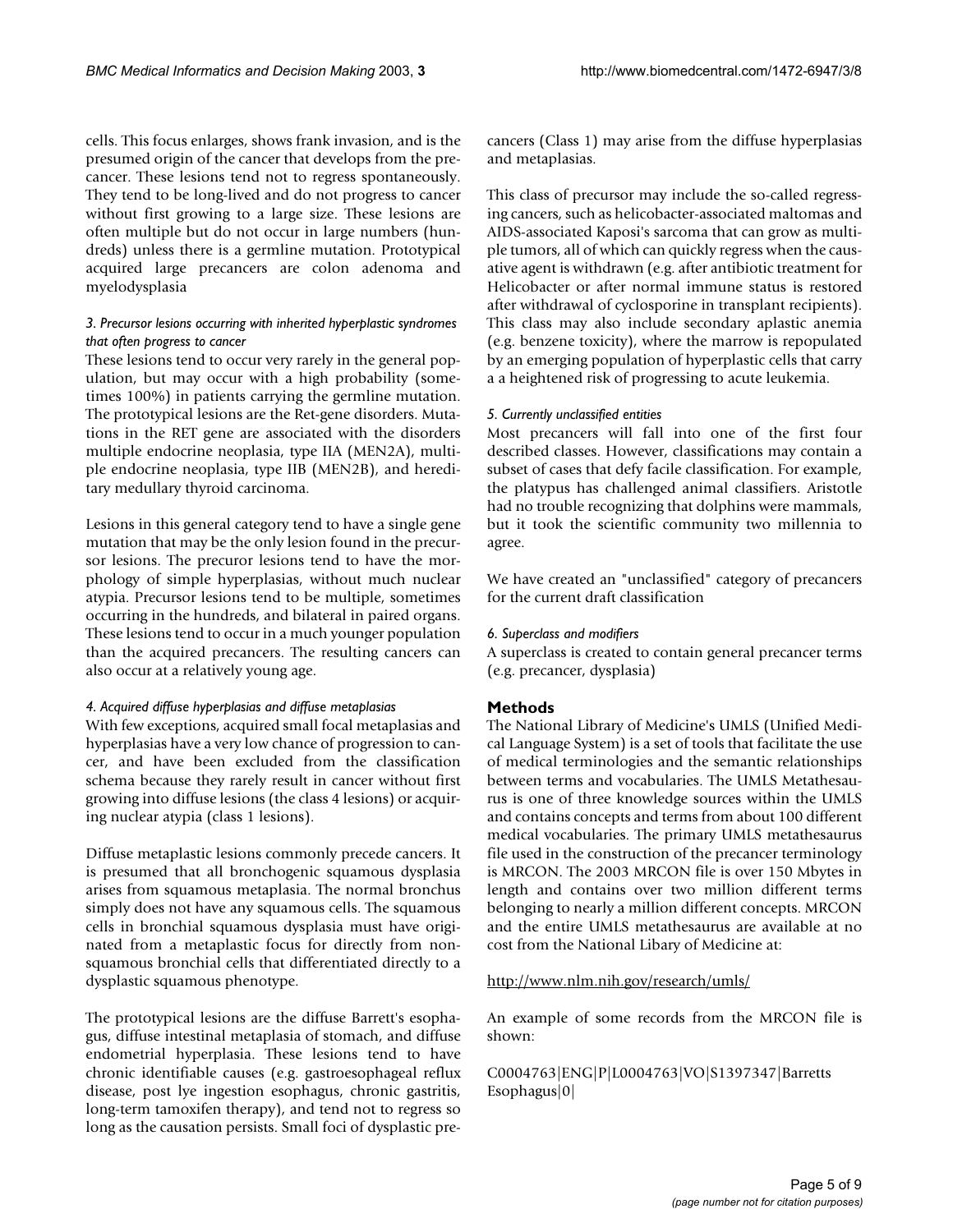C0004763|ENG|P|L0004763|VO|S1397348|Esophagus, Barrett's|0|

C0004763|ENG|P|L0004763|VO|S1459012|barrett's esophagus|2|

C0004763|ENG|P|L0004763|VO|S1940341|Barretts esophagus|0|

C0004763|ENG|P|L0004763|VW|S0038968|Esophagus, Barrett|0|

C0004763|ENG|S|L0292386|PF|S0364034|Columnarlined esophagus|3|

C0004763|ENG|S|L0292386|VCW|S0369397|ESOPHA-GUS, COLUMNAR-LINED|0|

C0004763|ENG|S|L0292386|VO|S0842892|Columnarlined oesophagus|3|

Notice that numerous variant terms for Barrett's esophagus all map to the same number in the first column, C0004763. This is the UMLS CUI (Concept Unique Identifier) for Barrett's esophagus.

The authors collected precancer terms from the UMLS. After review of the terms, the authors added supplemental terms from their own knowledge. Every additional term added by the authors matched a pre-existing UMLS concept. About 10% of the precancer synonyms were contributed by the authors.

After the terminology was assembled, the authors created a classification system and assigned each precancer term to one of the precancer classes. The entire classification was prepared as a metadata document using XML (eXtensible Markup Language) annotation.

# **Results**

The XML document containing the precancer classification and all accompanying metadata is PRESUM.XML (425 kilobytes) [see Additional file: 3]. An example of the metadata annotation in the XML file is:

<concept><cui>0432487

</cui> <precancer\_class>Acquired diffuse hyperplasias/ metaplasias </precancer\_class><synonym>

<term> Post-transplant lymphoproliferative disorder </ term> </synonym>

<synonym> <term> PTLD – Post-transplant lymphoproliferative disorder </term> </synonym>

<synonym> <term> Post-transp lymphoprolif dis </term> </synonym>

<synonym> <term> PTLD-Post-trns lymphprolif dis </ term> </synonym>

<synonym> <term> PTLD </term> </synonym>

<synonym> <term> PTLPD </term> </synonym>

<synonym> <term> PT-LPD </term> </synonym>

<synonym> <term> post transplantation lymphoproliferative disorders </term> </synonym>

<synonym> <term> post transplantation lymphoproliferative disorder </term> </synonym>

<synonym> <term> post transplantation lymphoproliferative disease </term> </synonym> </concept>

In the example, five metadata tags are employed: <concept>, <cui>, <precancer\_class>, <term>, <synonym>, along with and their corresponding closure tags (marked by a slash character). Because XML is case-sensitive, lowercase letters were consistently employed to simplify implementation. The <concept> tag indicates that a new concept will follow. Since all of the precancer concepts derive from or correspond to existing UMLS concepts, it was convenient to assign each precancer concept with the UMLS Concept Unique Identifier and mark these with a <cui> tag. Each precancer concept is assigned one of the precancer classes. In this case, the term "PTLD, post-transplant lymphoproliferative disorder" is assigned to the precancer class of "Acquired diffuse hyperplasias/metaplasias." The term is flanked by <term> tags and the class designation is flanked by <precancer\_class> tags. Because the term is a synonymous variant, it is nested in <synonym> tags. Term and synonym tags are used for each of the term variants of the single concept.

Raw XML files are made difficult to read by the large quantity of markup (XML tags) that annotate data elements. Typically, XML files are made readable with transformation scripts or with embedded presentation instructions (cascading style sheets) [11]. A Perl script (PRESUM.PL) was created to parse the XML file, counting the classified lesions and outputting a viewable HTML file (PRESUM2.HTM) and a summary statement as follows:

The total number of precancer terms => 4700

The total number of precancer concepts => 568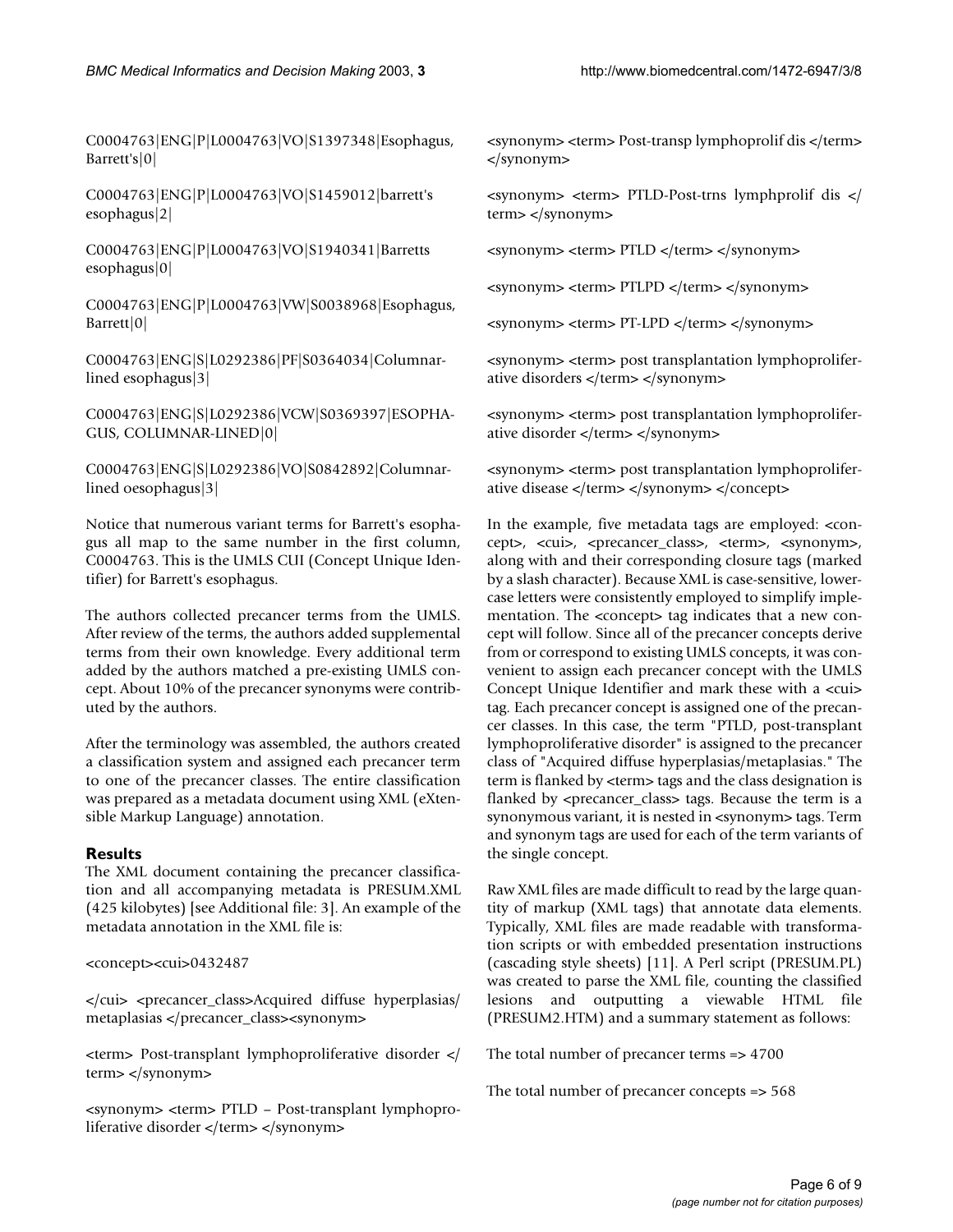(a single concept has, on average, 8.3 near-synonymous terms)

Number of concepts falling in the six precancer classes:

Acquired microscopic precancers => 262

Acquired diffuse hyperplasias/metaplasias => 37

Acquired large lesions with cancerous potential => 110

Precancers in Inherited hyperplastic syndromes => 25

Precancer superclass and associated modifiers => 42

Unclassified => 92

Number of Non-English terms

Russian  $\approx$  184

German  $\Rightarrow$  320

Finnish  $\approx$  59

Italian  $\equiv$  63

Portuguese => 188

French  $\approx$  145

Spanish  $\approx$  206

The viewable html file is provided as a supplemental file [see Additional file: 1] with this article.

The most current versions of the Precancer Classification XML and the transforming Perl script are avaliable from the following URL:

# http://65.222.228.150/jjb/presum.tar.gz

# **Discussion**

The different precancers have only their definition in common: they are the morphologically distinctive lesions that precede the development of cancer. Beyond that, precancers can differ from one another by almost every conceivable property. A microscopic cervical dysplasia seems to be fundamentally different from a RAEB (refractory anemia with excess blasts). However, both lesions are considered cancer precursors. A single tissue may have fundamentally different precancer entities, all preceding the same type of cancer. A bowel diffusely involved by ulcerative colitis, an aberrant crypt, and a colon adenoma are seemingly disparate lesions. But they all precede the development of colon carcinoma. In classifying the precancers, the authors tried to distinguish the precancers based on the intrinsic properties of lesions. The exercise of creating a comprehensive classification brought forth a variety of issues.

#### *Limitations of the Precancer Classification*

The history of the classification of living organisms runs through thousands of years and numerous revisions. In a recent editorial by Thiele and Yates, the authors observed that taxonomy projects are often bypassed by funding agencies that prefer high profile experimental efforts [12]. Stephen Gould has commented that taxonomy is portrayed as the dullest of all fields, "But classifications are not passive ordering devices in a world objectively divided into obvious categories. Taxonomies are human decisions imposed upon nature – theories about the causes of nature's order. The chronicle of historical changes in classification provides our finest insight into conceptual revolutions in human thought. Objective nature does exist, but we can converse with her only through the structure of our taxonomic systems" [13].

Classifications are suggested by individuals, subject to modification by peers. Several issues, in particular, require community review.

#### *Issues of inclusion*

The authors chose to err on the side of inclusion when developing the taxonomy. If a lesion was considered a putative precancer (even when the evidence seemed doubtful), it was added to the taxonomy.

#### *Issues of exclusion*

How does the classification deal with conditions associated with cancer but for which no precancerous lesion is known? These conditions are often called cancer syndromes. Persons identified (possibly through genetic testing) with a cancer syndrome who have not yet developed cancers may be considered to be in a precancerous stage of their disease. In the absence of morphologically identifiable precancerous lesions, these conditions were excluded from the classification. Since these syndromes may have enormous relevance to our understanding of the carcinogenic process, they were collected as a separate listing. When the precancer classification undergoes community review, these syndromes may be added as a distinct class. It is available as a supplemental file with this publication [see Additional file: 2].

#### *Issues of unclassifiability*

Not all precancerous lesions fit into a biological group. In most cases, the unclassifiable lesions are concept "placeholders", such as "atypical squamous cells of undetermined significance."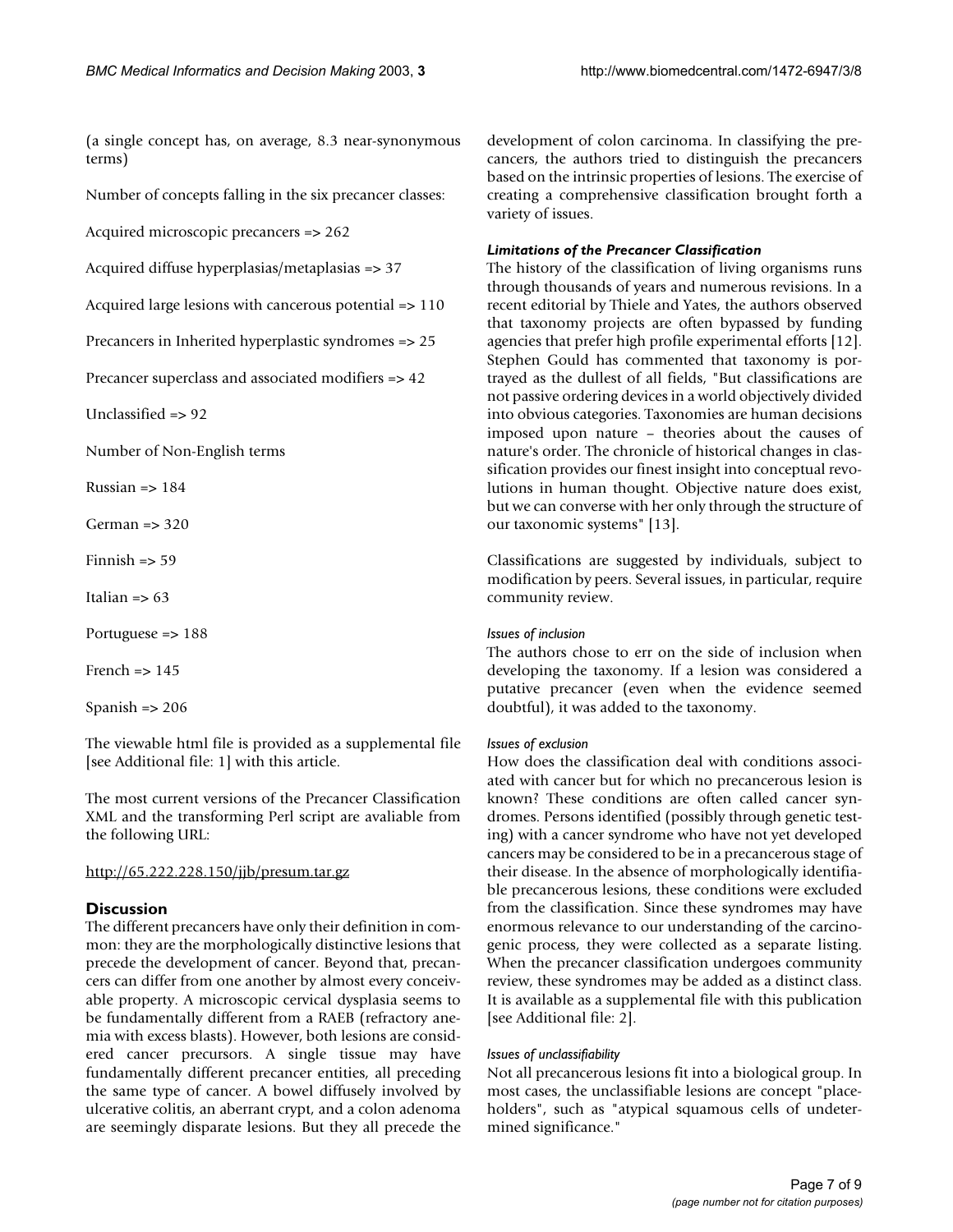#### **Table 1: Class Examples**

**Acquired Small or Microscopic Precancers** HGSIL (High grade squamous intraepithelial lesion of uterine cervix) AIN (Anal intraepithelial neoplasia) Dysplasia of vocal cord Aberrant crypts (of colon) PIN (prostatic intraepithelial neoplasia) **Acquired Large Lesions with Nuclear Atypia** Tubular Adenoma AILD (angioimmunoblastic lymphadenopathy with dysproteinemia) Atypical meningioma Gastric Polyp Large plaque parapsoriasis Myelodysplasia Papillary transitional cell carcinoma in situ Refractory Anemia with Excess Blasts Schneiderian papilloma **Precursor lesions occurring with inherited hyperplastic syndromes that progress to cancer** Atypical mole syndrome C cell adenomatosis MEA **Acquired diffuse hyperplasias and diffuse metaplasias** AIDS Atypical lymphoid hyperplasia Paget's Disease of Bone Post-transplant lymphoproliferative disease Ulcerative colitis **Superclass and modifiers** ATYPIA Atypical cell Atypical hyperplasia Atypical regeneration Dysplasia Dysplastic In situ cancer Inflammatory atypia Mild dysplasia Premalignant Preneoplastic state

#### *Issues of omission*

Because the classification was completed by two authors, it is presumed that researchers in the field of precancers will wish to add lesions to the taxonomy. This may be particularly important for veterinary and comparative pathologists, as the current classification is heavily weighted toward human lesions.

#### *Issues of incorrect classification*

Classifications are hypotheses about the nature of their subject domain. A taxonomist needs to place every known instance (precancer, in this case) somewhere in the classification. Once this is done, the classification can be tested and re-organized.

# **Conclusions**

This work represents the first attempt to create a comprehensive listing of the precancers, the first attempt to classify precancers by their biological properties and the first attempt to create a pathologic classification of the precancers that recognizes fundamental biologic and morphologic distinctions (taxons) among the precancers. A draft classification, placed into the public domain, is a first step toward a clinically useful classification of the precancers. The metadata format (XML) provides researchers with access to a comprehensive, organised listing that can be used to annotate and link precancer lesions contained in biomedical data sets. Public comment is welcomed.

# **Competing interests**

None declared.